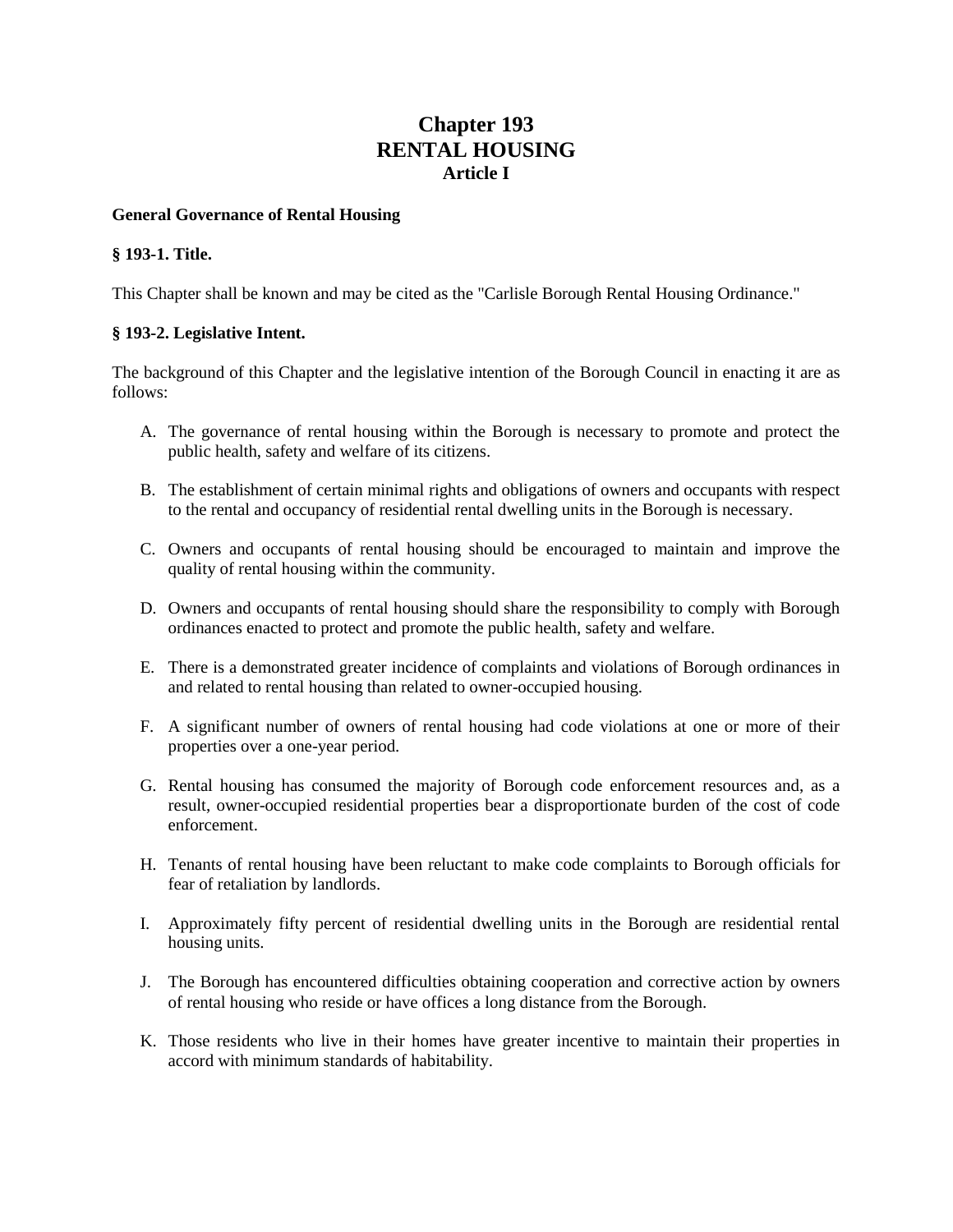- L. Because of their lack of ownership, certain tenants resist complying with Borough ordinances.
- M. The lack of attention to Borough ordinances by both owners of rental housing and tenants has denied neighbors the full peace and enjoyment of their homes.
- N. The identity of tenants who are subject to local taxation, including earned income taxes, is often difficult to determine and the registration of the identity of tenants is necessary for the uniform and equitable collection of taxes levied within the Borough.
- O. This Chapter shall be construed liberally to promote its purposes and policies.

# **§ 193-3. Definitions.**

For the interpretation of this Chapter, certain words shall have the meaning assigned to them as follows:

BOROUGH – The Borough of Carlisle, Pennsylvania.

BOROUGH MANAGER – The duly appointed Manager of the Borough of Carlisle.

CERTIFICATE OF COMPLIANCE – The certificate issued by the code official which evidences successful inspection under the provisions of this Chapter.

CODE – The Code of the Borough of Carlisle.

CODE OFFICIAL – The person or persons authorized by the Borough to determine compliance with the provisions of this Chapter and to enforce the same. The code official shall include the Borough zoning and/or property code officer and employees of the Building Codes Department of the Borough of Carlisle as appointed or employed from time to time.

CODES DEPARTMENT; DEPARTMENT – The Building Codes Department of the Borough of Carlisle. DESIGNATED AGENT – a natural person appointed by an owner who shall have full authority to receive notices from a resident, tenant or the Borough, to act on behalf of the owner with respect to all matters relating to rental housing, to perform all of owner's obligations with respect to the rental housing and to accept service of legal process on behalf of the owner.

DWELLING UNIT – A living area comprised of one or more rooms used for living, sleeping and habitation purposes and having its own kitchen and sanitation facilities, all arranged for occupancy by one or more persons.

MANAGER – A designated agent. In addition to duties under this Chapter, a manager may have private responsibilities to the owner.

OWNER – Any person, agent, operator, firm, corporation, partnership, limited liability company, limited liability partnership, association, other entity, property management group, or fiduciary holding or having legal, equitable or other interest in any real property or otherwise having control of the property, including the guardian of the estate of any such person and the executor or administrator of such person's estate. When used in this part in a clause proscribing any activity or imposing a penalty, the term as applied to corporations, partnerships, limited liability companies, limited liability partnerships, associations, other entities, or property management groups shall include each and every member, shareholder, partner (limited or general), director, officer and other individual having an interest in the entity, controlling or otherwise.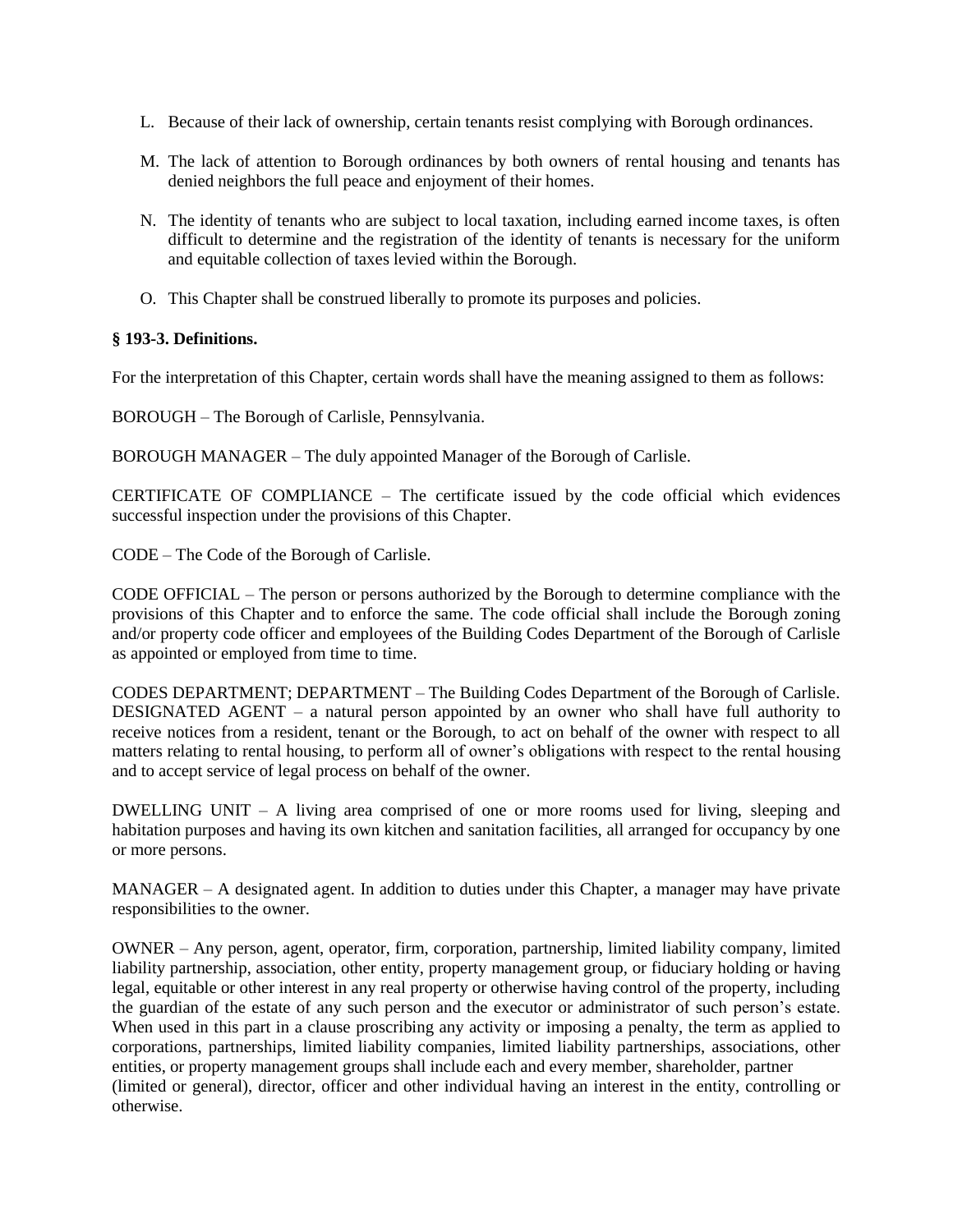OWNER-OCCUPIED – A dwelling unit occupied by the owner.

PRINCIPAL – a natural person who owns or is vested with a controlling interest in an owner entity. Controlling interest shall mean an ownership share of more than fifty percent (50%).

RESIDENTIAL RENTAL DWELLING UNIT – A dwelling unit not occupied by the owner thereof. The term shall not include the lawful occupancy of a dwelling unit by an owner in joint tenancy or an heir of a deceased owner.

RENTAL HOUSING – Any building or structure containing one or more residential rental dwelling units. Where a building or structure contains residential rental dwelling units which are under separate or several ownership, this term shall refer to each residential rental dwelling unit under several or separate ownership.

STRUCTURE – Any made-made object having an ascertainable stationary location on land, whether or not affixed to the land.

TENANT – Any person who resides in a residential rental dwelling unit, irrespective of whether consideration is given for the privilege or right of occupancy.

 $UNIT - A$  dwelling unit.

# **§ 193-4. Enforcement.**

The Department, appointed fire and emergency management officials and any law enforcement officer shall be and hereby are charged with the authority to enforce the provisions of this Chapter.

# **§ 193-5. Penalties and violations.**

Any person who violates any provision of this Chapter, upon summary conviction thereof, shall be sentenced to pay a fine of not more than One Thousand and No/100 Dollars (\$1,000.00), plus costs of prosecution, and in default of payment thereof, be imprisoned in the Cumberland County Prison for a period of not more than thirty (30) days. Each day or portion thereof that such violation continues or is permitted to continue shall constitute a separate offense, and each section of this Chapter that is violated shall also constitute a separate offense.

#### **§ 193-6. Civil Remedies.**

In addition to other remedies, the Borough may institute and maintain appropriate actions by law or in equity to restrain, correct or abate violations, to prevent unlawful activities and to recover damages including the costs incurred in protecting persons or property.

# **§ 193-7. Severability.**

If any section, subsection, paragraph, sentence, clause, or phrase of this Chapter shall be declared unconstitutional or invalid for any reason whatsoever, or determined to be preempted by state or federal law, such a decision shall not affect the remaining portions of the Chapter, which shall remain in full force and effect, and for this purpose the provisions of this Chapter are hereby declared to be severable.

#### **§ 193-8. (Reserved).**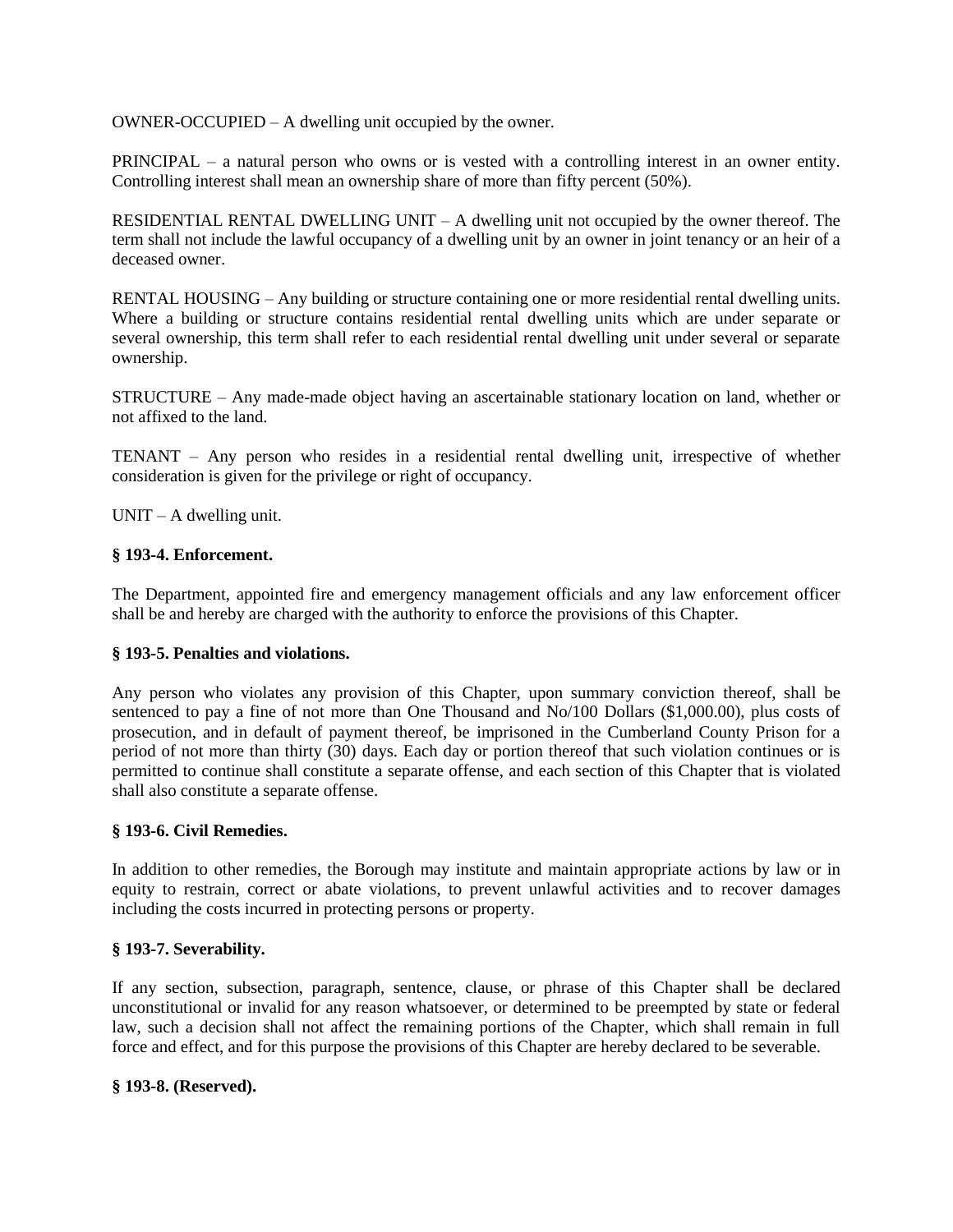#### **§ 193-9. (Reserved).**

# **Article II**

#### **Duties of the Borough**

### **§ 193-10. Education.**

The Borough Manager shall develop, implement and coordinate an education process to inform residents of the provisions of this Chapter and means presently in place, or hereafter implemented, for the governance of rental housing, to include but not be limited to:

- A. Sponsoring educational workshops in the municipal building and in Borough neighborhoods.
- B. Providing owners and tenants with copies of the Borough's Property Maintenance Chapter [Chapter 183 of the Code of the Borough of Carlisle] upon request and displaying that Chapter electronically on the Borough's website.
- C. Publishing informative articles from time to time in the Borough's newsletter informing residents of their responsibilities regarding the upkeep of properties and tools conducive to the peaceful enjoyment of both owner occupied and rental housing within neighborhoods in the Borough.

# **§ 193-11. Communication.**

The Borough Manager, Fire Chief and Chief of Police shall implement policies and procedures to strengthen communication between the Codes Department, Carlisle Fire Department and Police Department. The policies and procedures shall establish means of resource coordination for detection and correction of both property maintenance and behavioral problems related to rental housing.

# **§ 193-12. Property Rehabilitation Programs.**

The Borough Manager shall continue to utilize existing funding programs and develop new programs, both subject to the availability of federal and state funding and appropriations by Borough Council, as it deems necessary and appropriate under the circumstances from time to time, for the rehabilitation of code deficient rental housing, including the use of Community Development Block Grant funds, Elm Street funds and other available funding mechanisms. Non-profit housing entities and owners should be encouraged to acquire and rehabilitate marginal properties.

#### **§ 193-13. (Reserved).**

**§ 193-14. (Reserved).**

# **Article III**

#### **Rental Housing Registration**

#### **§ 193-15. Non-resident Owner Registration.**

Owners of rental housing who do not maintain full-time residence within a twenty-five (25) mile radius of the Cumberland County Courthouse shall register with the Borough the name, address, telephone number and emergency telephone number of a designated agent or manager who resides full-time within such distance and who is authorized to receive notices from tenants, residents or the Borough, to act on behalf of the owner with respect to all matters relating to the rental housing, to perform all of owner's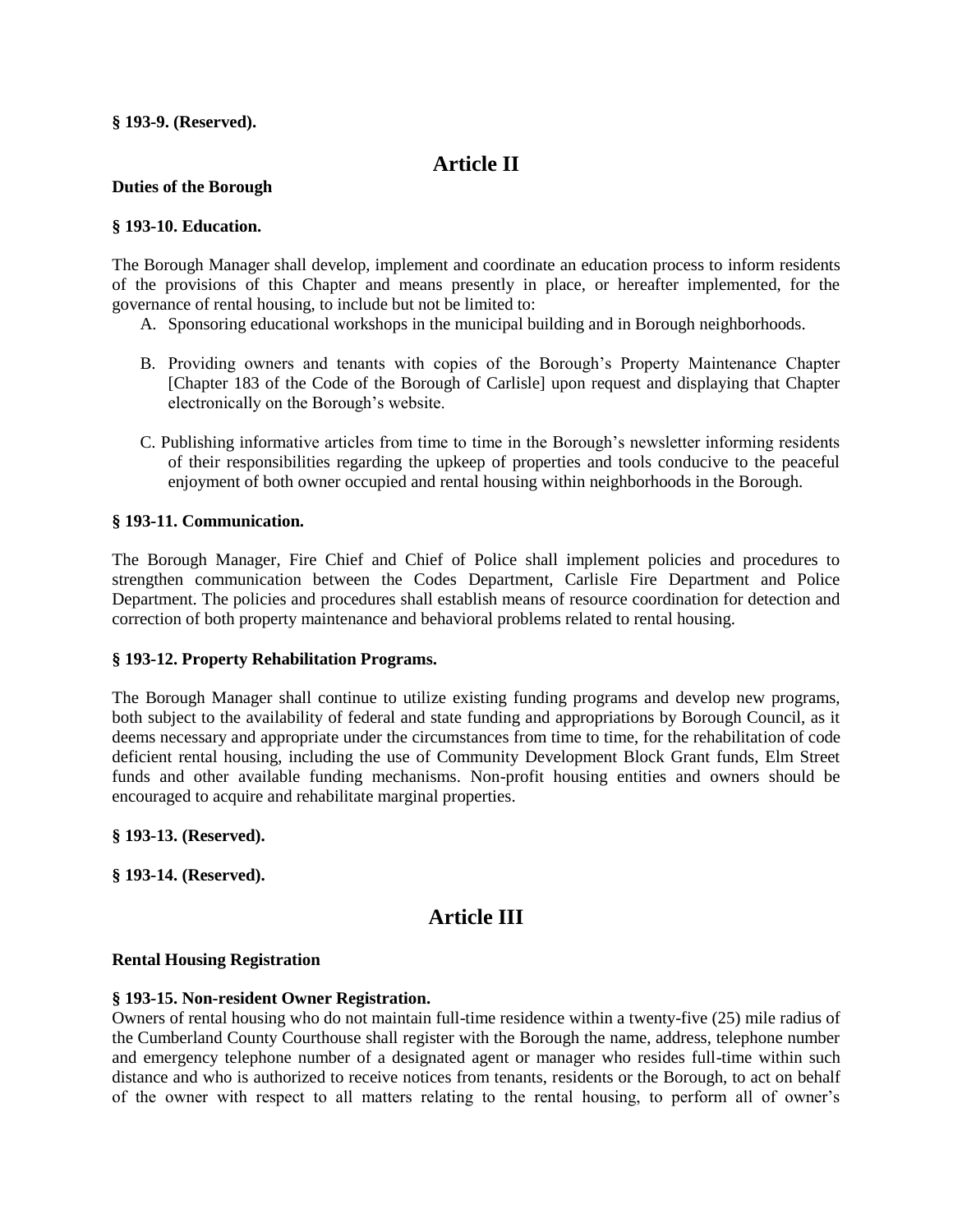obligations with respect to the rental housing and to accept service of legal process on behalf of the owner. If the owner is an entity other than a natural person and no principal of the entity lives full-time within such radius, it shall register the name, address, telephone number and emergency telephone number of a designated agent or manager as required by this Section. In the event a principal lives fulltime within such radius, the owner entity may register the name, address, telephone number and emergency telephone number of such principal in lieu of a designated agent or manager. Every owner shall notify the Borough within 5 business days of a change in the identity, address, telephone number or emergency telephone number of a designated agent, manager or principal of the owner entity. The owner shall disclose in writing to every prospective tenant, on or before the commencement of the tenancy and the occupancy of the unit, the name, address, telephone number and emergency telephone number of the owner and, if applicable, the name, address, telephone number and emergency telephone number of the designated agent, manager or principal of the owner entity.

# **§ 193-16. General Registration Requirements.**

Every owner of rental housing shall register each residential rental dwelling unit with the Department in accordance with this Section.

- A. Every owner of rental housing shall register each residential rental dwelling unit with the Department within thirty (30) days of the effective date of the enactment of this Chapter.
- B. Every owner who creates new residential rental dwelling units or converts any building or structure into residential rental dwelling units shall register each residential rental dwelling unit with the Department within thirty (30) days of completion of construction or conversion.
- C. Every owner of rental housing shall provide the following information to the Department in order to comply with the registration requirement:
	- (1) The owner's name, address, telephone number and an emergency telephone number.
	- (2) The name, address, telephone number and emergency telephone number of the designated agent, manager, or principal of the owner entity, as the case may be.
	- (3) The property address, number of residential rental dwelling units and the specific address or assigned number for each residential rental dwelling unit.
	- (4) The number of full-time occupants of each residential rental dwelling unit.
	- (5) The name and address (or assigned unit number) of each tenant.
- D. Any change in the information submitted for registration under Paragraph C of this Section shall be provided to the Department within five (5) business days of such change.
- E. There shall be no registration fee.
- F. All registrations and the information contained therein shall be publicly available.

# **§ 193-17. (Reserved).**

**§ 193-18. (Reserved).**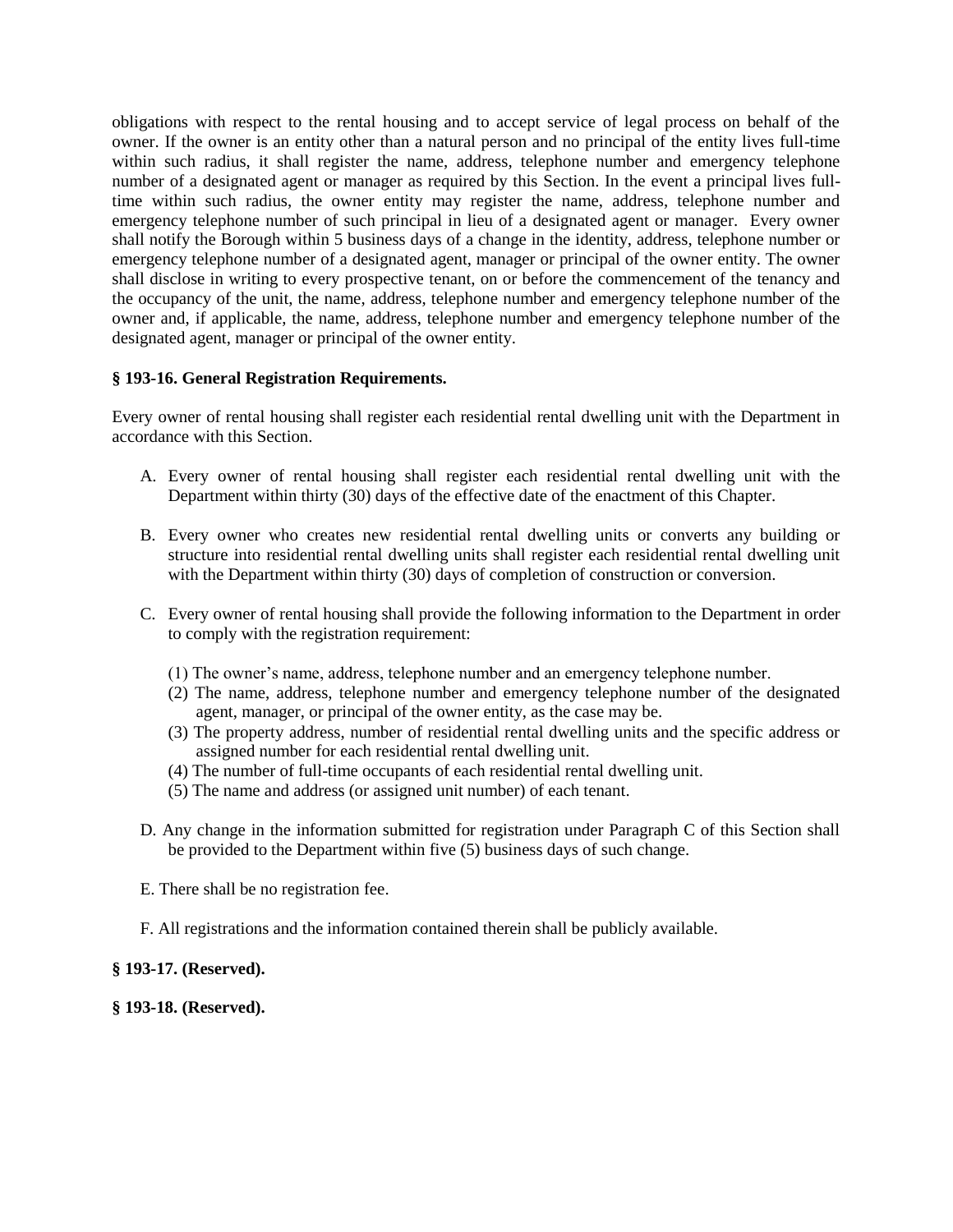# **Article IV**

# **Relations Between Landlord and Tenant**

# **§ 193-19. Lease addendums.**

Every owner of rental housing is encouraged to enter written leases with tenants which contain an addendum in substantially the same content as the sample addendum approved by Borough Council by resolution from time to time. A copy of the sample addendum shall be kept on file in the Department and shall be made available upon request.

#### **§ 193-20. (Reserved).**

**§ 193-21. (Reserved).**

# **Article V**

#### **Rental Housing Inspections**

#### **§ 193-22. Voluntary Property Maintenance Code Inspections.**

The Department shall establish a program for voluntary inspections of rental housing to determine compliance with property maintenance standards. Owners of rental housing are encouraged to participate in this program. The program shall consist of the following:

- A. Voluntary Inspections. Prior to occupancy and prior to renewal of a Certificate of Compliance, each residential rental dwelling unit may be inspected by the code official or other authorized inspector. All inspections shall be at the sole expense of the owner.
- B. Inspection to determine compliance. All inspections conducted under this Section shall determine compliance with this Chapter and the Property Maintenance Chapter [Chapter 183] of this Code. This inspection shall include the exterior and interior of the premises.
- C. Independent inspectors. Any owner of rental housing shall have the right to employ an independent inspector who is currently approved by the Borough as a qualified and certified inspector. The Borough shall maintain a list of certified inspectors from which owners may select.
- D. As to any residential rental dwelling unit inspected and certified by said inspector as being in compliance with the provisions of this Chapter and the Property Maintenance Chapter [Chapter 183], the code official shall issue a Certificate of Compliance dated as of said inspection. Issuance of a Certificate of Compliance shall represent compliance with the inspection requirements of this Chapter and the provisions of Chapter 183 as of the date of inspection, but shall not denote compliance with any other applicable chapter, other code, ordinance or statute. A Certificate of Compliance shall state that the residential rental dwelling unit passed inspection as of the date of the Certificate. Owners are encouraged to display a Certificate of Compliance in a conspicuous place in the interior of each residential rental dwelling unit which has passed inspection.